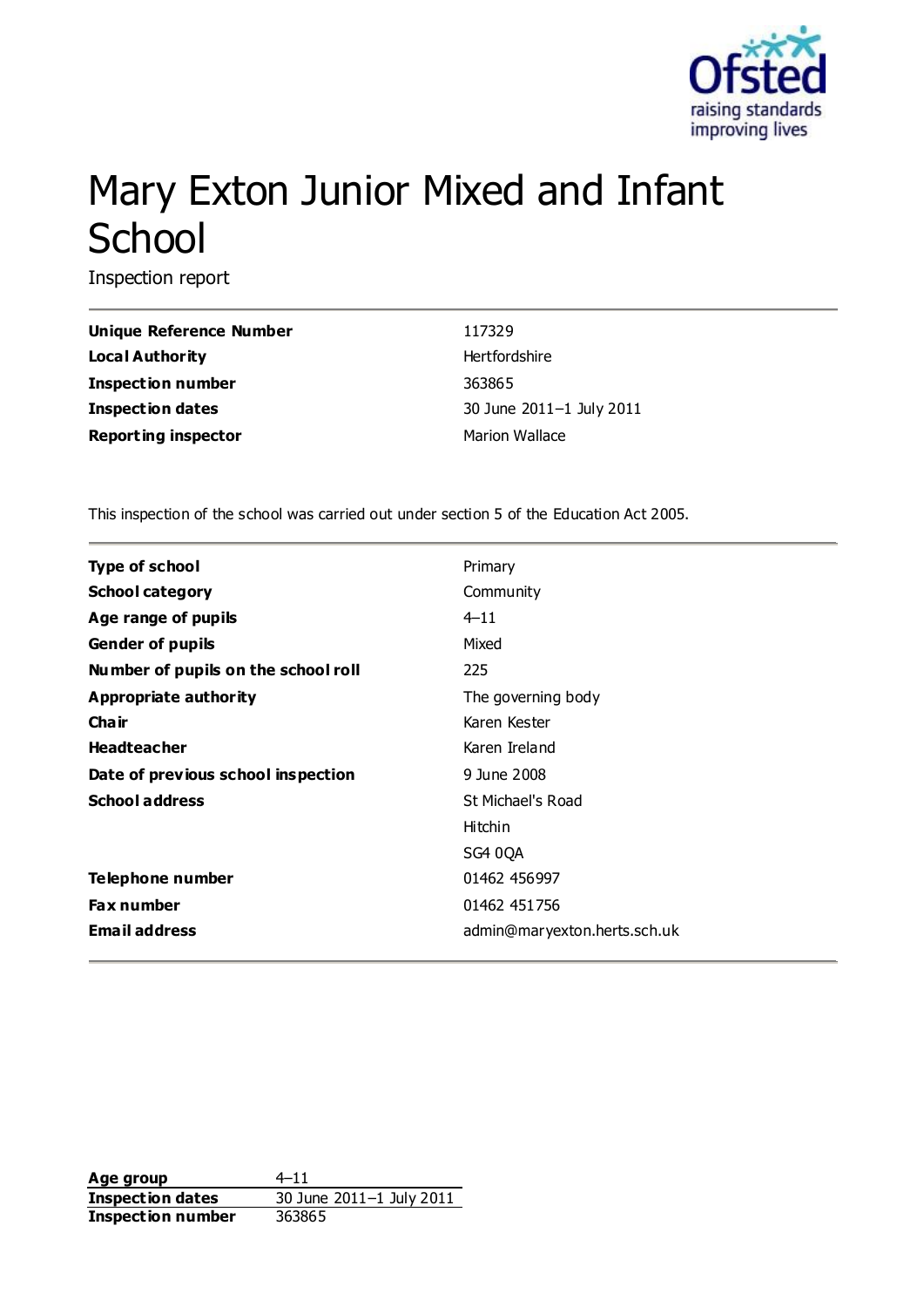The Office for Standards in Education, Children's Services and Skills (Ofsted) regulates and inspects to achieve excellence in the care of children and young people, and in education and skills for learners of all ages. It regulates and inspects childcare and children's social care, and inspects the Children and Family Court Advisory Support Service (Cafcass), schools, colleges, initial teacher training, work-based learning and skills training, adult and community learning, and education and training in prisons and other secure establishments. It assesses council children's services, and inspects services for looked after children, safeguarding and child protection.

Further copies of this report are obtainable from the school. Under the Education Act 2005, the school must provide a copy of this report free of charge to certain categories of people. A charge not exceeding the full cost of reproduction may be made for any other copies supplied.

If you would like a copy of this document in a different format, such as large print or Braille, please telephone 0300 123 4234, or email **[enquiries@ofsted.gov.uk](mailto:enquiries@ofsted.gov.uk)**.

You may copy all or parts of this document for non-commercial educational purposes, as long as you give details of the source and date of publication and do not alter the documentation in any way.

To receive regular email alerts about new publications, including survey reports and school inspection reports, please visit our website and go to 'Subscribe'.

Royal Exchange Buildings St Ann's Square Manchester M2 7LA T: 0300 123 4234 Textphone: 0161 618 8524 E: **[enquiries@ofsted.gov.uk](mailto:enquiries@ofsted.gov.uk)**

W: **[www.ofsted.gov.uk](http://www.ofsted.gov.uk/)**

© Crown copyright 2011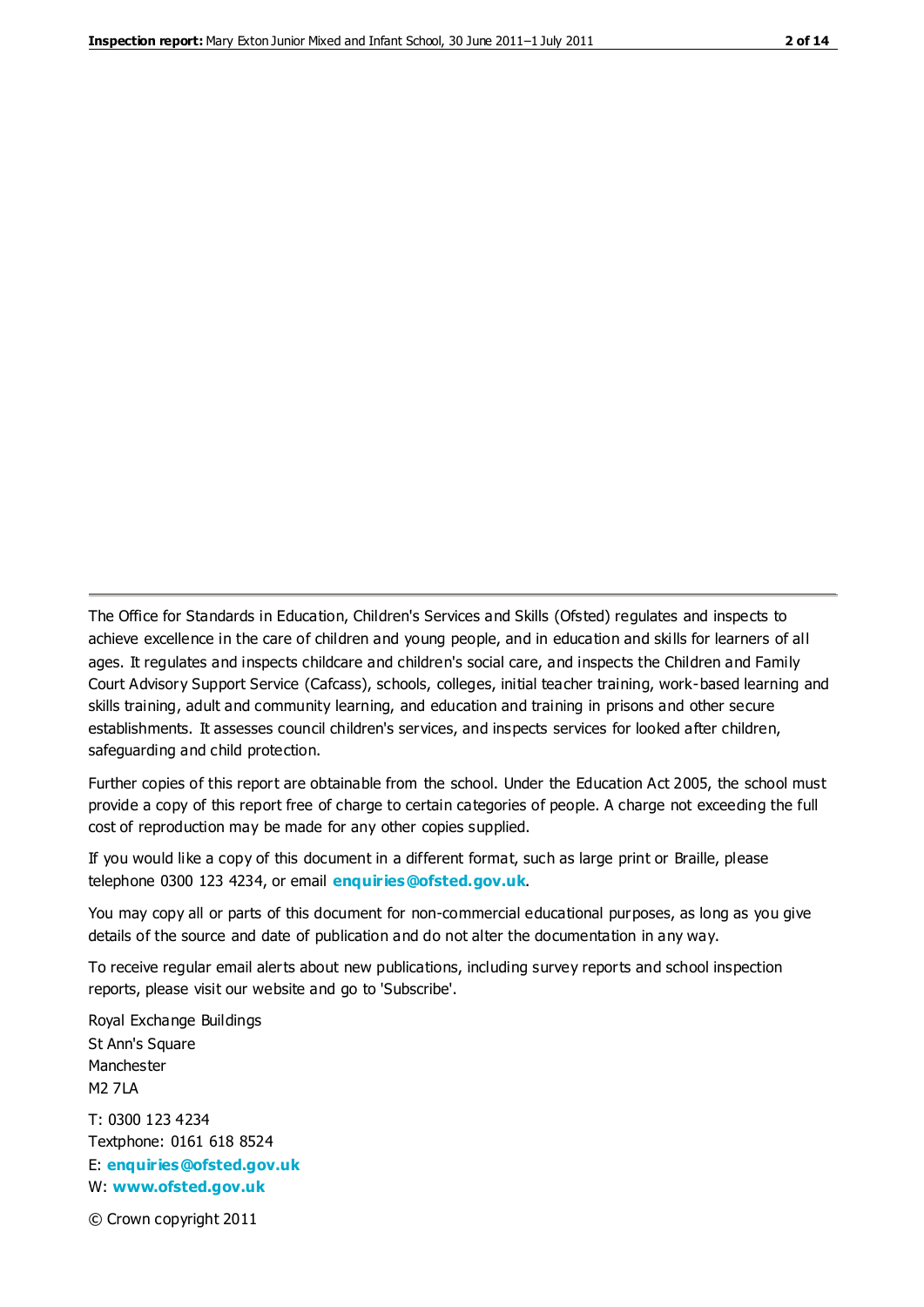# **Introduction**

This inspection was carried out by three additional inspectors. They observed seven teachers in 12 lessons, and held meetings with parents and carers, groups of pupils, members of the governing body, and staff. Inspectors observed the school's work, and looked at subject and whole-school improvement plans, minutes of governing body meetings, assessment information and curriculum planning. In addition, they carried out a scrutiny of pupils' work and analysed 160 questionnaires received from parents and carers.

The inspection team reviewed many aspects of the school's work. It looked in detail at a number of key areas.

- $\blacksquare$  The progress made by pupils of average ability in writing at Key Stage 1.
- $\blacksquare$  How well boys progress in reading, writing and mathematics at Key Stage 1.
- The provision made for individual pupils with special educational needs and/or disabilities and the progress they make.

# **Information about the school**

Mary Exton is an average-sized primary school. Most pupils are White British and a small minority are from minority ethnic backgrounds. The percentage of pupils who speak English as an additional language is below average and no pupils are in the early stages of learning English. The percentage of pupils with special educational needs and/or disabilities is average, but no pupil has a statement of special educational needs. The main needs relate to learning and behavioural difficulties. The proportion of pupils known to be eligible for free school meals is well below average. There is Early Years Foundation Stage provision in the Reception class.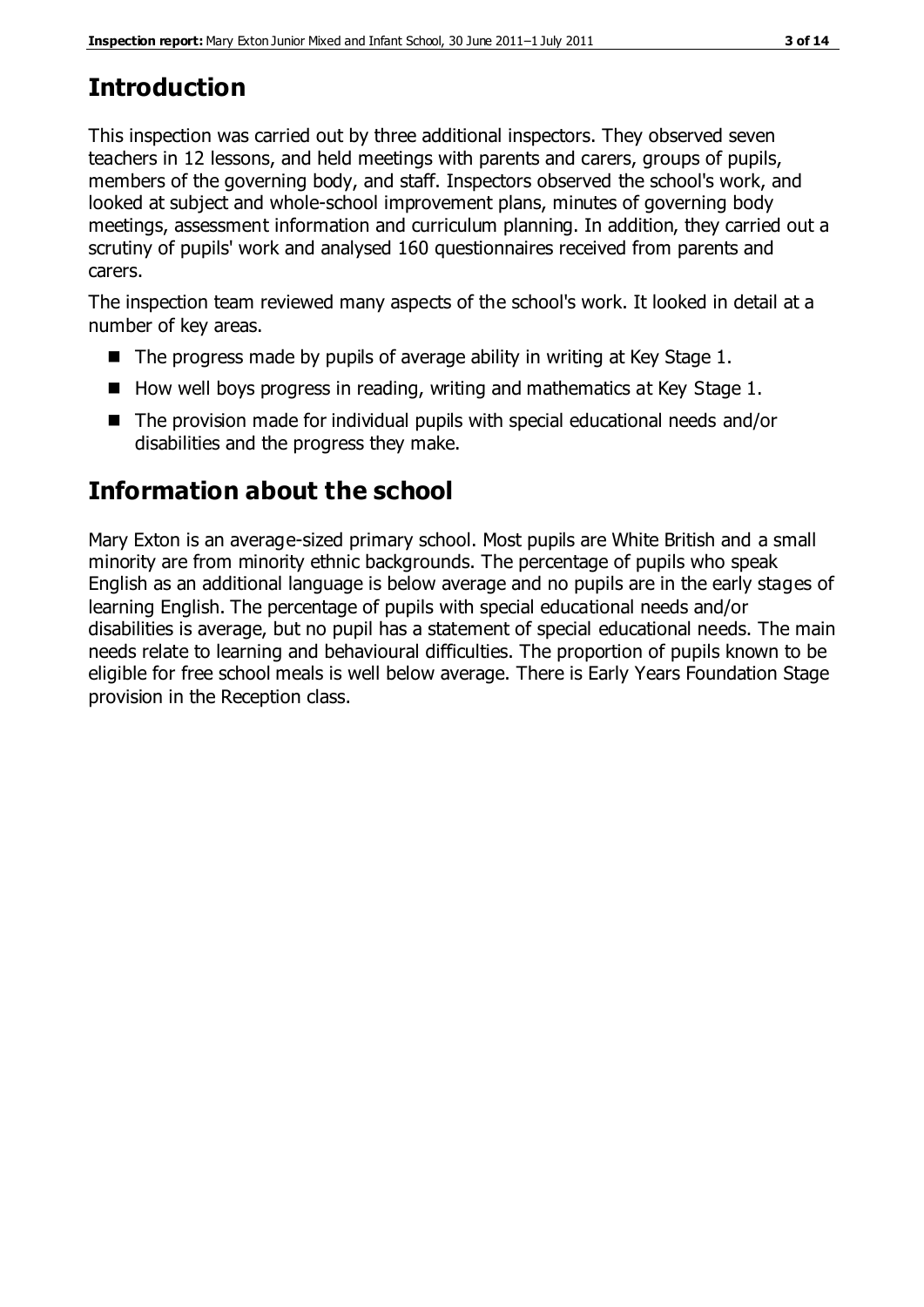# **Inspection judgements**

| Overall effectiveness: how good is the school?  |  |
|-------------------------------------------------|--|
| The school's capacity for sustained improvement |  |

# **Main findings**

Mary Exton is an outstanding school. Pupils of all abilities achieve extremely well in their academic and personal development. Pupils and their parents and carers appreciate the high-quality care and exciting learning opportunities. One parental comment summed up the views of the vast majority: 'The school is excellent due to the support and dedication of the staff, the open caring family ethos ensures children thrive academically and in their personal development.' Pupils were equally positive. One pupil summed up the views of many when saying, 'The school is brilliant, we like lessons because learning is fun, we love it here.'

These are the key strengths of the school.

Pupils make excellent gains in their personal development because relationships are extremely strong and the school's ethos is vibrant, warm and welcoming.

Outstanding teaching enables pupils to make excellent progress as they move through the school.

Expectations are extremely high and consequently children in the Early Years Foundation Stage get off to a flying start in all areas of their learning.

Attainment in English, mathematics and science is high. Pupils also achieve very well in music, physical education, and information and communication technology (ICT).

The vast majority of pupils enjoy coming to school and this is reflected in high attendance levels.

Care, guidance and support are extremely strong, so pupils behave superbly and are sensible and enthusiastic learners. Staff are passionate about creating a stimulating environment for all pupils to support learning, and they deal very effectively with any needs the pupils may have.

Pupils are enthusiastic about all aspects of the curriculum and are constantly challenged to achieve higher targets. They develop exceedingly positive attitudes to their learning because they are encouraged to evaluate their own progress and identify what they need to do to make their work even better.

The headteacher and senior management team are excellent role models who, together with an active team of governors, lead the school very effectively and have a very clear vision for its future improvement.

Excellent links with parents and carers, the local community and external agencies contribute very effectively to pupils' learning and their well-being. Parents and carers support pupils' reading daily and regularly attend class assemblies.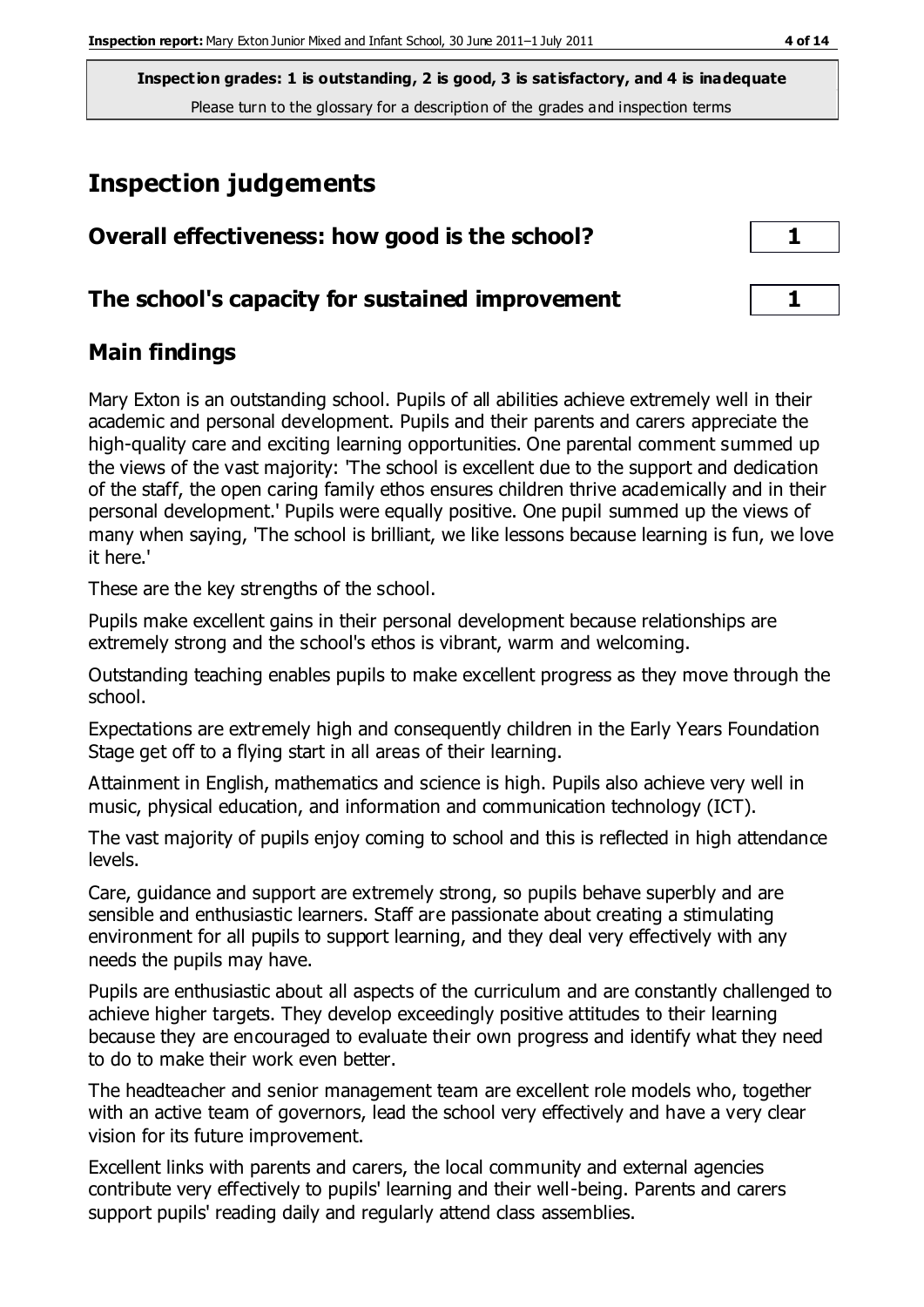There is also a continual drive for improvement. The very effective systems for evaluating the strengths and further areas for development of the school are playing their part in sustaining high standards over time. The school's excellent organisation and strong, shared vision underpin its outstanding capacity to continue moving forward.

The school's leaders promote community cohesion well. Cultural diversity is valued and shared, so pupils develop an excellent understanding of the school and wider local communities for their age. However, they develop and monitor the outcomes of school, local and global community initiatives more effectively than national initiatives.

# **What does the school need to do to improve further?**

- Develop links at national level and monitor more rigorously the impact of community cohesion at national level by:
	- tracking the impact of the school's initiatives to improve provision of the national dimensions of community cohesion
	- using the information gained to enhance current provision and hence raise pupils' awareness of other parts of the United Kingdom
	- developing links with contrasting schools elsewhere in the United Kingdom.

# **Outcomes for individuals and groups of pupils 1**

From starting points that are broadly at the levels expected for their age, children make excellent progress in the Reception class in all areas of learning. They continue to make excellent progress in the older year groups and by the time they leave the school their attainment is consistently high in English, mathematics and science. Demanding work at just the right level ensures that all groups make excellent progress. Consistently high standards of reading, writing and work in subjects such as science, music, ICT and physical education were seen during the inspection.

Pupils really enjoy learning because lessons are very well planned and excellent relationships contribute to an exciting climate for learning. They are provided with challenging opportunities to solve problems and to think for themselves. Writing is excellent throughout the school and in subjects other than English. Excellent outcomes are contributing extremely well to pupils' economic well-being.

Year 6 pupils demonstrated excellent ability to solve problems and apply their skills and knowledge when preparing a business plan. Pupils' ability to evaluate their own work and suggest their own areas for development is extremely well developed throughout the school. Pupils take a pride in their work, handwriting is neat and well formed, spelling and presentation are excellent. Pupils enjoy their writing and Year 2 pupils used writing frames extremely well to plan a story about 'The worst witch'. Inspectors found no difference in the progress of girls and boys in Key Stage 1 in reading, writing and mathematics. Average-ability pupils in Year 1 made excellent progress in learning to write more complex sentences, connecting ideas and using descriptive vocabulary such as 'cunning, determined, generous'. Progress in mathematics is equally impressive. Pupils in Year 4 showed real joy when learning about obtuse, reflex and acute angles because the teacher used cartoons to help the children learn the different types of angles. Pupils with special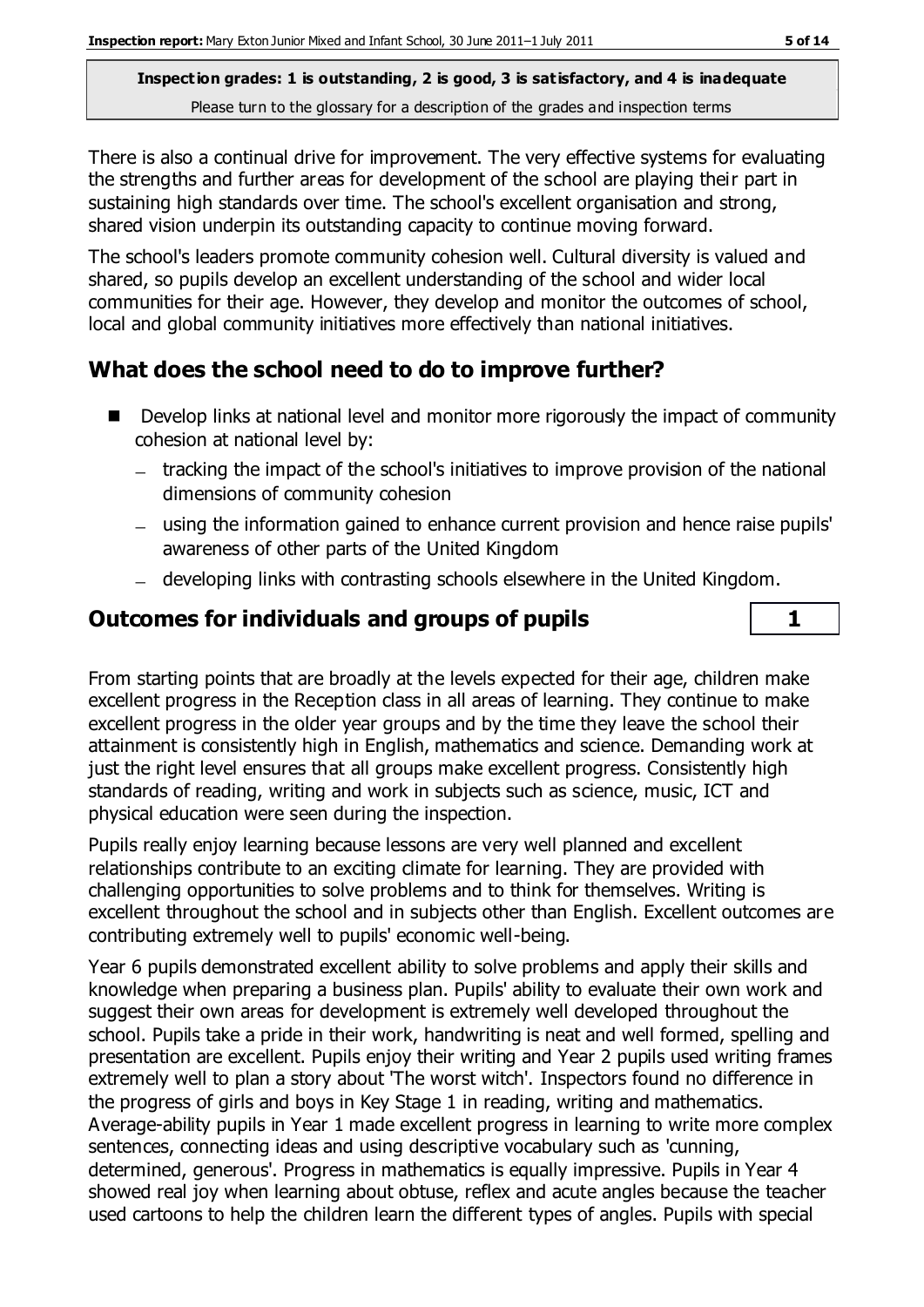educational needs and/or disabilities are extremely well supported. Inspectors found no significant difference in progress between pupils on 'school action' and 'school action plus'.

Pupils behave extremely well because they thoroughly enjoy coming to school and this is reflected in their high attendance. Some parents and carers felt that the school did not deal with unacceptable behaviour well. Pupils say they feel extremely safe because relationships are excellent and they can discuss any problems they have with adults. Pupils talk knowledgeably about maintaining a healthy lifestyle and the excellent range of clubs and activities are well attended. Pupils have extremely well-developed skills in working collaboratively.

Pupils have excellent awareness of other cultures, ethnicities and religions. They learn to make a very positive contribution to their school and local and global community by raising money for charities. Opportunities for links with schools in different locations to Mary Exton are less well developed. Pupils' spiritual, moral, social and cultural development is excellent. Pupils think deeply about issues facing the world today and suggest what could be done to make the world a better place. Philosophy club is well attended and challenges pupils to consider, 'Is there a heaven and a hell?' 'Is it right to clone?' All pupils reflect regularly on why they are special. One pupil wrote,' We respect everyone in the way they deserve. We are all different but we work as a team together.' This helps pupils to appreciate their own contribution to the school community and also that of others.

| Pupils' achievement and the extent to which they enjoy their learning                                                     | 1            |
|---------------------------------------------------------------------------------------------------------------------------|--------------|
| Taking into account:<br>Pupils' attainment <sup>1</sup>                                                                   | 1            |
| The quality of pupils' learning and their progress                                                                        | $\mathbf{1}$ |
| The quality of learning for pupils with special educational needs and/or disabilities<br>and their progress               | 1            |
| The extent to which pupils feel safe                                                                                      | 1            |
| Pupils' behaviour                                                                                                         | 1            |
| The extent to which pupils adopt healthy lifestyles                                                                       | 1            |
| The extent to which pupils contribute to the school and wider community                                                   | 1            |
| The extent to which pupils develop workplace and other skills that will contribute to<br>their future economic well-being | 1            |
| Taking into account:                                                                                                      | 1            |
| Pupils' attendance <sup>1</sup>                                                                                           |              |
| The extent of pupils' spiritual, moral, social and cultural development                                                   | т            |

These are the grades for pupils' outcomes

<sup>1</sup> The grades for attainment and attendance are: 1 is high; 2 is above average; 3 is broadly average; and 4 is low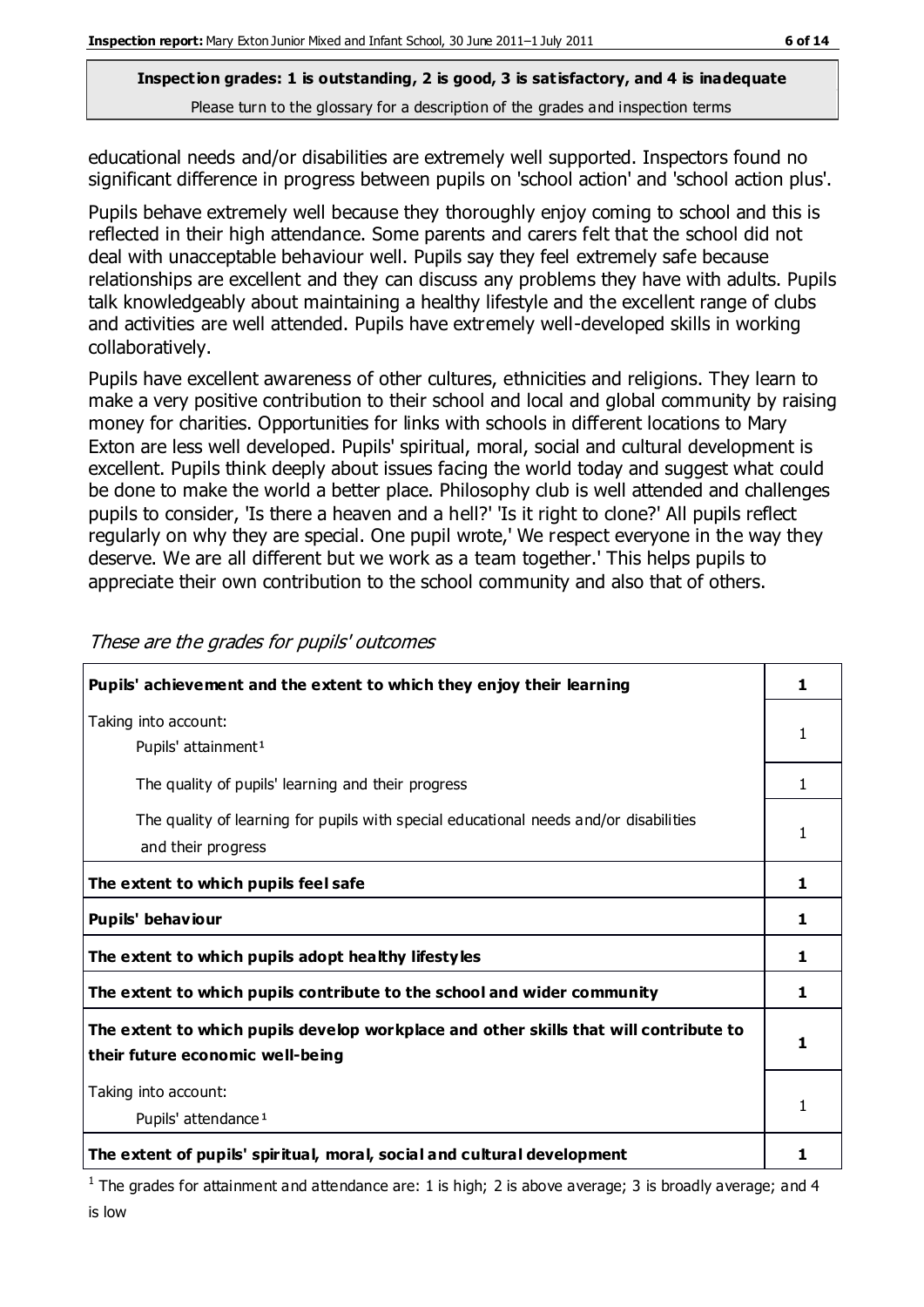## **How effective is the provision?**

Teachers use assessment information very well to plan work that precisely matches the needs of all groups of pupils. They use questions effectively and regularly to check pupils' knowledge and understanding, and pupils enjoy well-planned opportunities to discuss their ideas with others during 'talking partner' sessions. Teachers give good oral feedback to pupils on how to improve their work and marking is good. Teaching assistants support pupils with additional needs very well, so they make the same excellent progress as others.

A very strong personal and social education programme assists pupils' outstanding personal development. Pupils enjoy the curriculum and this contributes to their growing enthusiasm for learning. Skills developed in literacy, numeracy, science and ICT are used extremely well in other subjects. Year 6 pupils are challenged to use their mathematical skills extremely well to estimate the number of daisies on the school field. Physical education and music are taught by specialist teachers and are a strength. Curriculum enrichment is excellent and the wide range of visits, clubs and activities are popular and well attended.

The extremely caring school ethos results in very happy pupils who thoroughly enjoy school life. All adults are effective in helping children and their parents and carers to get the best from learning through excellent communication. The school works extremely well with external support agencies to support all pupils in need of additional help. Many parents and carers commented on the exemplary pastoral care provided for pupils and their families at difficult times. Induction and transition arrangements for children entering the school in the Early Years Foundation Stage and when moving on to other schools are excellent.

| The quality of teaching                                                                                    |  |
|------------------------------------------------------------------------------------------------------------|--|
| Taking into account:<br>The use of assessment to support learning                                          |  |
| The extent to which the curriculum meets pupils' needs, including, where relevant,<br>through partnerships |  |
| The effectiveness of care, guidance and support                                                            |  |

These are the grades for the quality of provision

# **How effective are leadership and management?**

The headteacher's skilful management and outstanding leadership have permeated the school. Senior and middle managers communicate drive and ambition very effectively and they have a very thorough understanding of the strengths and weaknesses of the school. Tracking of pupils' progress is extremely thorough. Senior leaders quickly identify any dips in performance and swiftly apply sensible strategies and interventions to overcome them. The headteacher and the senior management team lead the school with competence and compassion, valuing the work of others and encouraging them to take responsibility. The leadership and management of teaching are excellent, and this has ensured that teaching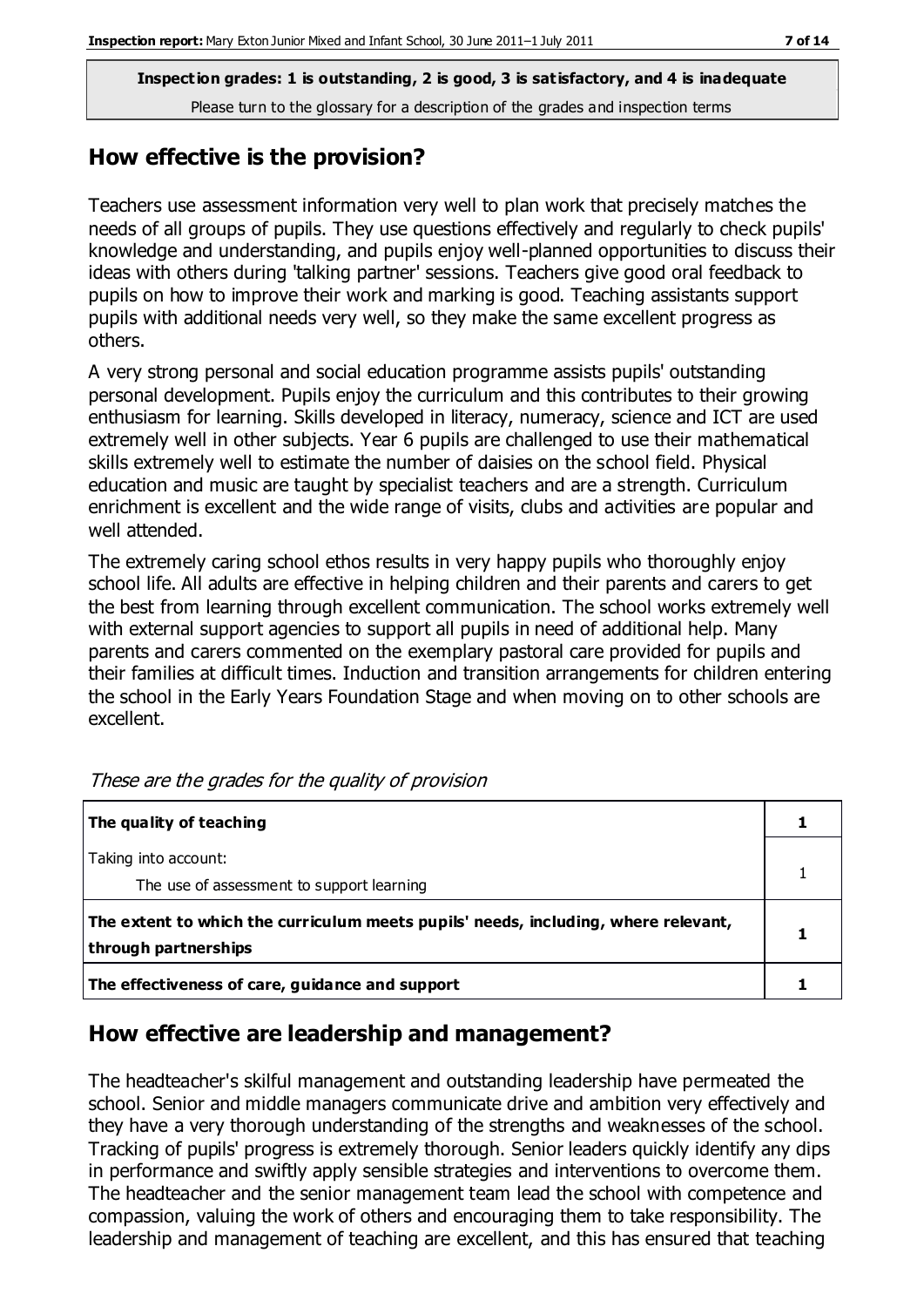is excellent. There is an excellent commitment from all staff to provide each pupil with the very best possible education. Equality of opportunity and the elimination of discrimination are pursued determinedly.

The governing body supports staff most effectively in their work to improve the school, and challenges skilfully to ensure initiatives are successful. It monitors and evaluates the work of the school extremely well. All safeguarding policies and checks on adults are exemplary, and the school has well-advanced plans to improve its good procedures so that it can be a leader of high-quality practice in safeguarding procedures. Most parents and carers feel that the school takes account of their suggestions and views but some said that the school does not listen to their suggestions and concerns. The school promotes equality expertly, as reflected in the profile of high achievement across different groups.

The senior leaders make the most of cultural diversity within the school and this, along with very good focused provision within the curriculum, ensures that pupils develop a strong awareness of local and global communities.

| The effectiveness of leadership and management in embedding ambition and driving<br>improvement                                                                  | 1            |
|------------------------------------------------------------------------------------------------------------------------------------------------------------------|--------------|
| Taking into account:<br>The leadership and management of teaching and learning                                                                                   | 1            |
| The effectiveness of the governing body in challenging and supporting the<br>school so that weaknesses are tackled decisively and statutory responsibilities met | 1.           |
| The effectiveness of the school's engagement with parents and carers                                                                                             | 1            |
| The effectiveness of partnerships in promoting learning and well-being                                                                                           | 1            |
| The effectiveness with which the school promotes equality of opportunity and tackles<br>discrimination                                                           | 1            |
| The effectiveness of safeguarding procedures                                                                                                                     | $\mathbf{2}$ |
| The effectiveness with which the school promotes community cohesion                                                                                              | 2            |
| The effectiveness with which the school deploys resources to achieve value for money                                                                             |              |

These are the grades for leadership and management

# **Early Years Foundation Stage**

Parents and carers appreciate the excellent links with the school. Teaching is excellent so all children make outstanding progress in all areas of learning. Staff are skilled in providing a wide range of enjoyable and challenging activities both indoors and outdoors. They expect children to be independent, share, consider others and develop their communication skills. Phonics is taught extremely well and most children gain confidence in their ability to sound words clearly and read challenging text. Children make excellent gains in developing their writing skills using neat, well-formed letters, punctuation and description. One child wrote, 'I love writing.' They are starting to use description well. For example, one child wrote, 'I went into the gloopy mud. I hovered all by myself and I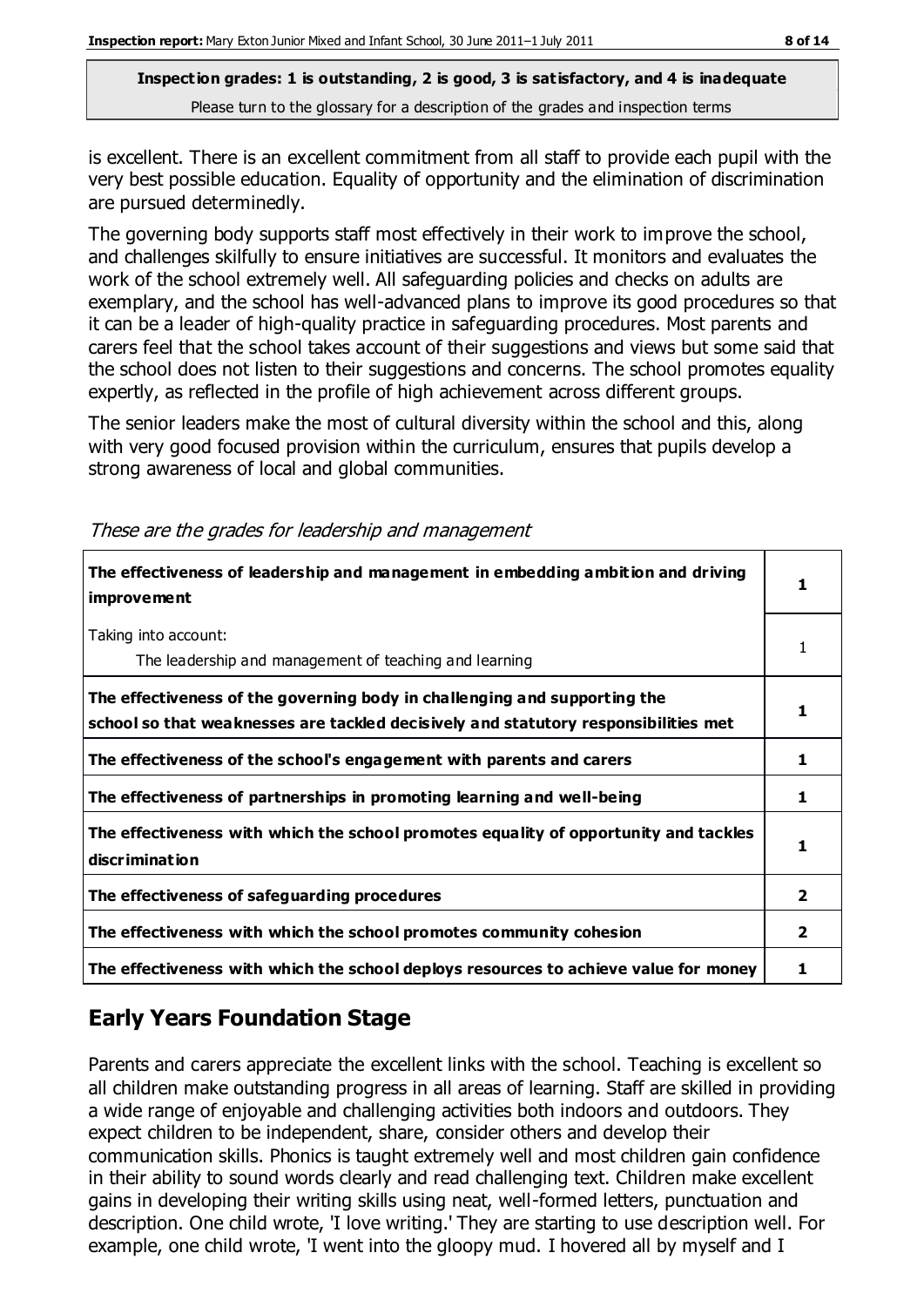hovered in the living room.' They make excellent progress in learning to recognise and use numbers. In a music lesson children managed to double the ladybird spots up to 20, and the more-able children knew that 10 is half of twenty. They learn simple songs and learn to take away numbers from ten. Their ability to recognise rhyming words is impressive. During a reading session the teacher challenged the children to recognise the word that rhymed with Spain, and the average-ability children recognised 'aeroplane'. Children learn about the wider world and different languages because the teacher seizes every opportunity to share language knowledge with everyone. In one session children who spoke different languages led the class in counting up to 10 in Welsh, Polish, French, Italian, Spanish, German and Italian.

Care and welfare are exemplary. Induction arrangements are extremely well considered. Tracking information is used well in the Early Years Foundation Stage to plan challenges for all children. The provision is led and managed extremely well.

These are the grades for the Early Years Foundation Stage

| Overall effectiveness of the Early Years Foundation Stage                             |  |
|---------------------------------------------------------------------------------------|--|
| Taking into account:<br>Outcomes for children in the Early Years Foundation Stage     |  |
| The quality of provision in the Early Years Foundation Stage                          |  |
| The effectiveness of leadership and management of the Early Years Foundation<br>Stage |  |

## **Views of parents and carers**

The proportion of parents and carers who returned questionnaires was well above average for a primary school. Most are very happy with the school and feel it is welcoming and friendly. The overwhelming majority say that their children enjoy attending and most say that they make good progress. Parents and carers regard the school as extremely caring and supportive and say the staff are approachable. They identified a number of strengths in the school including the activities, the relationships with staff, the excellent start children receive in Reception, the school ethos and the pupils' enjoyment. Most parents and carers felt that the school meets individual needs extremely well and they are equally well informed about their child's progress. Some parents and carers however, felt they were not well informed and the school did not meet individual children's needs effectively. The majority of the criticisms made were offered constructively and were mainly concerned with behaviour and supervision on the playground. However, inspectors found that the supervision on the playground during the inspection was very good. Behaviour seen during the inspection and procedures to deal with unacceptable behaviour were exemplary.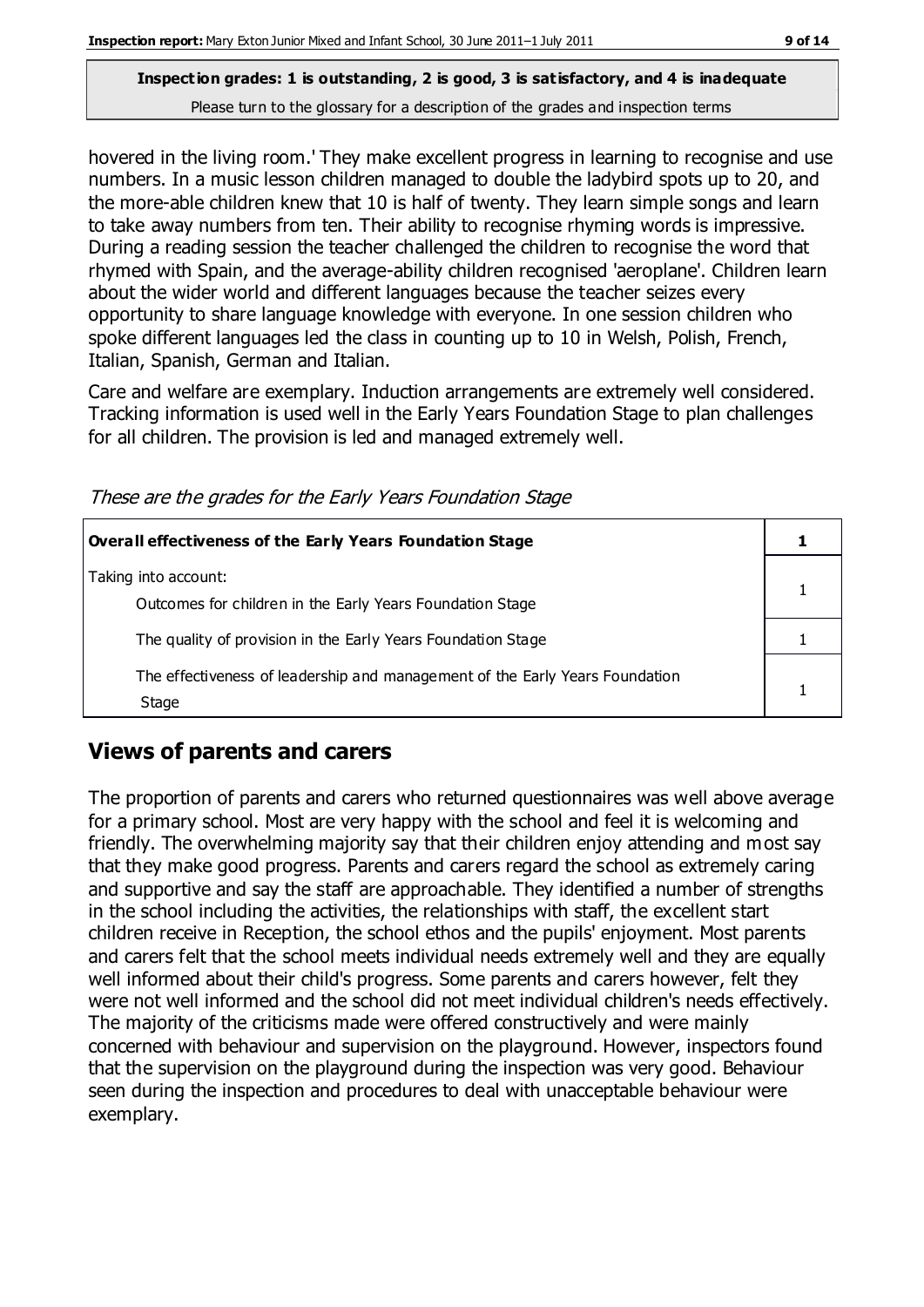#### **Responses from parents and carers to Ofsted's questionnaire**

Ofsted invited all the registered parents and carers of pupils registered at Mary Exton Junior Mixed and Infant School to complete a questionnaire about their views of the school.

In the questionnaire, parents and carers were asked to record how strongly they agreed with 13 statements about the school. The inspection team received 160 completed questionnaires by the end of the on-site inspection. In total, there are 225 pupils registered at the school.

| <b>Statements</b>                                                                                                                                                                                                                                       | <b>Strongly</b><br>agree |               |              | Agree         |                | <b>Disagree</b> |                | <b>Strongly</b><br>disagree |
|---------------------------------------------------------------------------------------------------------------------------------------------------------------------------------------------------------------------------------------------------------|--------------------------|---------------|--------------|---------------|----------------|-----------------|----------------|-----------------------------|
|                                                                                                                                                                                                                                                         | <b>Total</b>             | $\frac{0}{0}$ | <b>Total</b> | $\frac{0}{0}$ | <b>Total</b>   | $\frac{0}{0}$   | <b>Total</b>   | $\frac{0}{0}$               |
| My child enjoys school                                                                                                                                                                                                                                  | 87                       | 54            | 70           | 44            | 3              | $\overline{2}$  | $\mathbf 0$    | $\mathbf 0$                 |
| The school keeps my child<br>safe                                                                                                                                                                                                                       | 111                      | 69            | 44           | 28            | $\overline{2}$ | $\mathbf{1}$    | $\overline{2}$ | $\mathbf{1}$                |
| My school informs me about<br>my child's progress                                                                                                                                                                                                       | 48                       | 30            | 92           | 58            | 14             | 9               | $\mathbf{1}$   | $\mathbf{1}$                |
| My child is making enough<br>progress at this school                                                                                                                                                                                                    | 58                       | 36            | 86           | 54            | 11             | 7               | 3              | $\overline{2}$              |
| The teaching is good at this<br>school                                                                                                                                                                                                                  | 66                       | 41            | 88           | 55            | 4              | 3               | $\mathbf 0$    | $\mathbf 0$                 |
| The school helps me to<br>support my child's learning                                                                                                                                                                                                   | 53                       | 33            | 90           | 56            | 14             | 9               | $\mathbf 0$    | $\mathbf 0$                 |
| The school helps my child to<br>have a healthy lifestyle                                                                                                                                                                                                | 73                       | 46            | 82           | 51            | 3              | $\overline{2}$  | 1              | $\mathbf{1}$                |
| The school makes sure that<br>my child is well prepared for<br>the future (for example<br>changing year group,<br>changing school, and for<br>children who are finishing<br>school, entering further or<br>higher education, or entering<br>employment) | 59                       | 37            | 86           | 54            | $\overline{2}$ | 1               | $\mathbf{1}$   | 1                           |
| The school meets my child's<br>particular needs                                                                                                                                                                                                         | 58                       | 36            | 83           | 52            | 15             | 9               | $\overline{2}$ | $\mathbf{1}$                |
| The school deals effectively<br>with unacceptable behaviour                                                                                                                                                                                             | 53                       | 33            | 75           | 47            | 16             | 10              | 10             | 6                           |
| The school takes account of<br>my suggestions and concerns                                                                                                                                                                                              | 43                       | 27            | 82           | 51            | 18             | 11              | $10\,$         | 6                           |
| The school is led and<br>managed effectively                                                                                                                                                                                                            | 70                       | 44            | 73           | 46            | $\overline{7}$ | $\overline{4}$  | 5              | 3                           |
| Overall, I am happy with my<br>child's experience at this<br>school                                                                                                                                                                                     | 78                       | 49            | 75           | 47            | $\overline{4}$ | 3               | $\overline{2}$ | $\mathbf{1}$                |

The table above summarises the responses that parents and carers made to each statement. The percentages indicate the proportion of parents and carers giving that response out of the total number of completed questionnaires. Where one or more parents and carers chose not to answer a particular question, the percentages will not add up to 100%.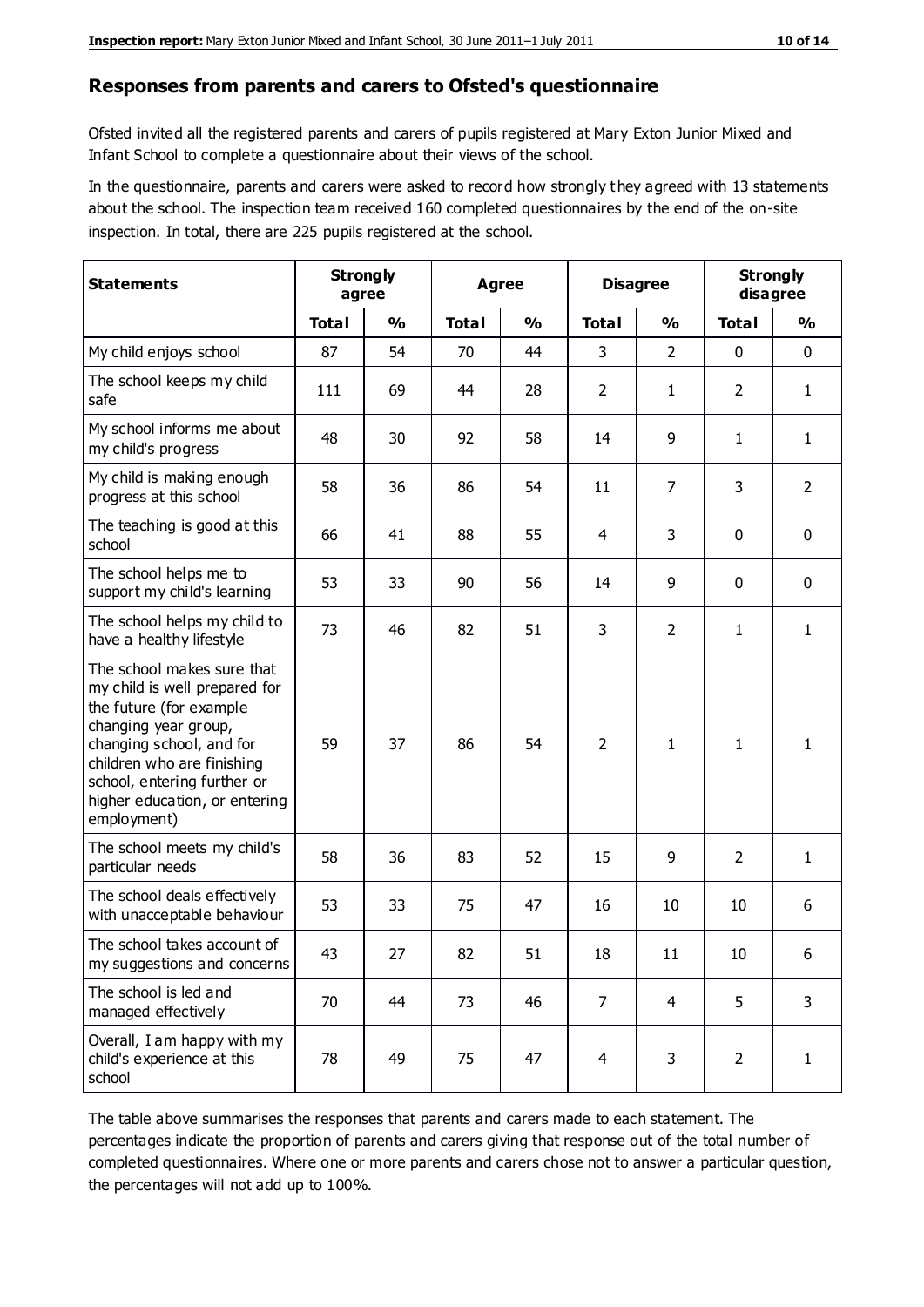# **Glossary**

| Grade   | <b>Judgement</b> | <b>Description</b>                                                                                                                                                                                                            |
|---------|------------------|-------------------------------------------------------------------------------------------------------------------------------------------------------------------------------------------------------------------------------|
| Grade 1 | Outstanding      | These features are highly effective. An outstanding school<br>provides exceptionally well for all its pupils' needs.                                                                                                          |
| Grade 2 | Good             | These are very positive features of a school. A school that<br>is good is serving its pupils well.                                                                                                                            |
| Grade 3 | Satisfactory     | These features are of reasonable quality. A satisfactory<br>school is providing adequately for its pupils.                                                                                                                    |
| Grade 4 | Inadequate       | These features are not of an acceptable standard. An<br>inadequate school needs to make significant improvement<br>in order to meet the needs of its pupils. Ofsted inspectors<br>will make further visits until it improves. |

# **What inspection judgements mean**

# **Overall effectiveness of schools**

|                       | Overall effectiveness judgement (percentage of schools) |      |                     |                   |
|-----------------------|---------------------------------------------------------|------|---------------------|-------------------|
| <b>Type of school</b> | <b>Outstanding</b>                                      | Good | <b>Satisfactory</b> | <b>Inadequate</b> |
| Nursery schools       | 46                                                      | 48   | 6                   |                   |
| Primary schools       | 6                                                       | 47   | 40                  | 7                 |
| Secondary schools     | 12                                                      | 39   | 38                  | 11                |
| Sixth forms           | 13                                                      | 42   | 41                  | 3                 |
| Special schools       | 28                                                      | 49   | 19                  | 4                 |
| Pupil referral units  | 14                                                      | 45   | 31                  | 10                |
| All schools           | 10                                                      | 46   | 37                  |                   |

New school inspection arrangements were introduced on 1 September 2009. This means that inspectors now make some additional judgements that were not made previously.

The data in the table above are for the period 1 September 2010 to 31 December 2010 and are consistent with the latest published official statistics about maintained school inspection outcomes (see **[www.ofsted.gov.uk](http://www.ofsted.gov.uk/)**).

The sample of schools inspected during 2010/11 was not representative of all schools nationally, as weaker schools are inspected more frequently than good or outstanding schools.

Percentages are rounded and do not always add exactly to 100.

Sixth form figures reflect the judgements made for the overall effectiveness of the sixth form in secondary schools, special schools and pupil referral units.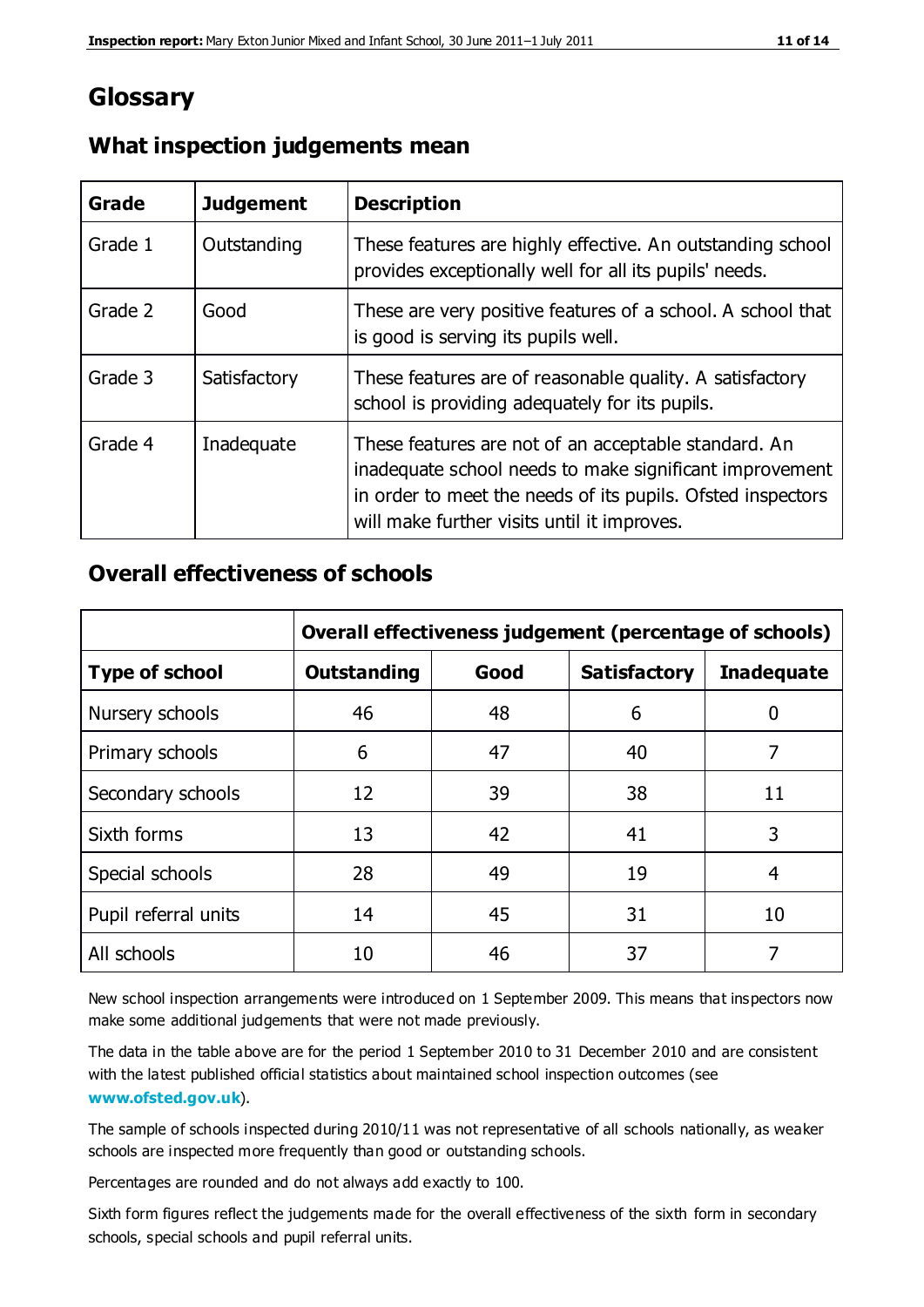# **Common terminology used by inspectors**

| Achievement:               | the progress and success of a pupil in their learning,<br>development or training.                                                                                                                                                          |  |  |
|----------------------------|---------------------------------------------------------------------------------------------------------------------------------------------------------------------------------------------------------------------------------------------|--|--|
| Attainment:                | the standard of the pupils' work shown by test and<br>examination results and in lessons.                                                                                                                                                   |  |  |
| Capacity to improve:       | the proven ability of the school to continue<br>improving. Inspectors base this judgement on what<br>the school has accomplished so far and on the quality<br>of its systems to maintain improvement.                                       |  |  |
| Leadership and management: | the contribution of all the staff with responsibilities,<br>not just the headteacher, to identifying priorities,<br>directing and motivating staff and running the school.                                                                  |  |  |
| Learning:                  | how well pupils acquire knowledge, develop their<br>understanding, learn and practise skills and are<br>developing their competence as learners.                                                                                            |  |  |
| Overall effectiveness:     | inspectors form a judgement on a school's overall<br>effectiveness based on the findings from their<br>inspection of the school. The following judgements,<br>in particular, influence what the overall effectiveness<br>judgement will be. |  |  |
|                            | The school's capacity for sustained<br>improvement.                                                                                                                                                                                         |  |  |
|                            | Outcomes for individuals and groups of pupils.                                                                                                                                                                                              |  |  |
|                            | The quality of teaching.                                                                                                                                                                                                                    |  |  |
|                            | The extent to which the curriculum meets<br>pupils' needs, including, where relevant,<br>through partnerships.                                                                                                                              |  |  |
|                            | The effectiveness of care, guidance and<br>support.                                                                                                                                                                                         |  |  |
| Progress:                  | the rate at which pupils are learning in lessons and<br>over longer periods of time. It is often measured by<br>comparing the pupils' attainment at the end of a key                                                                        |  |  |

stage with their attainment when they started.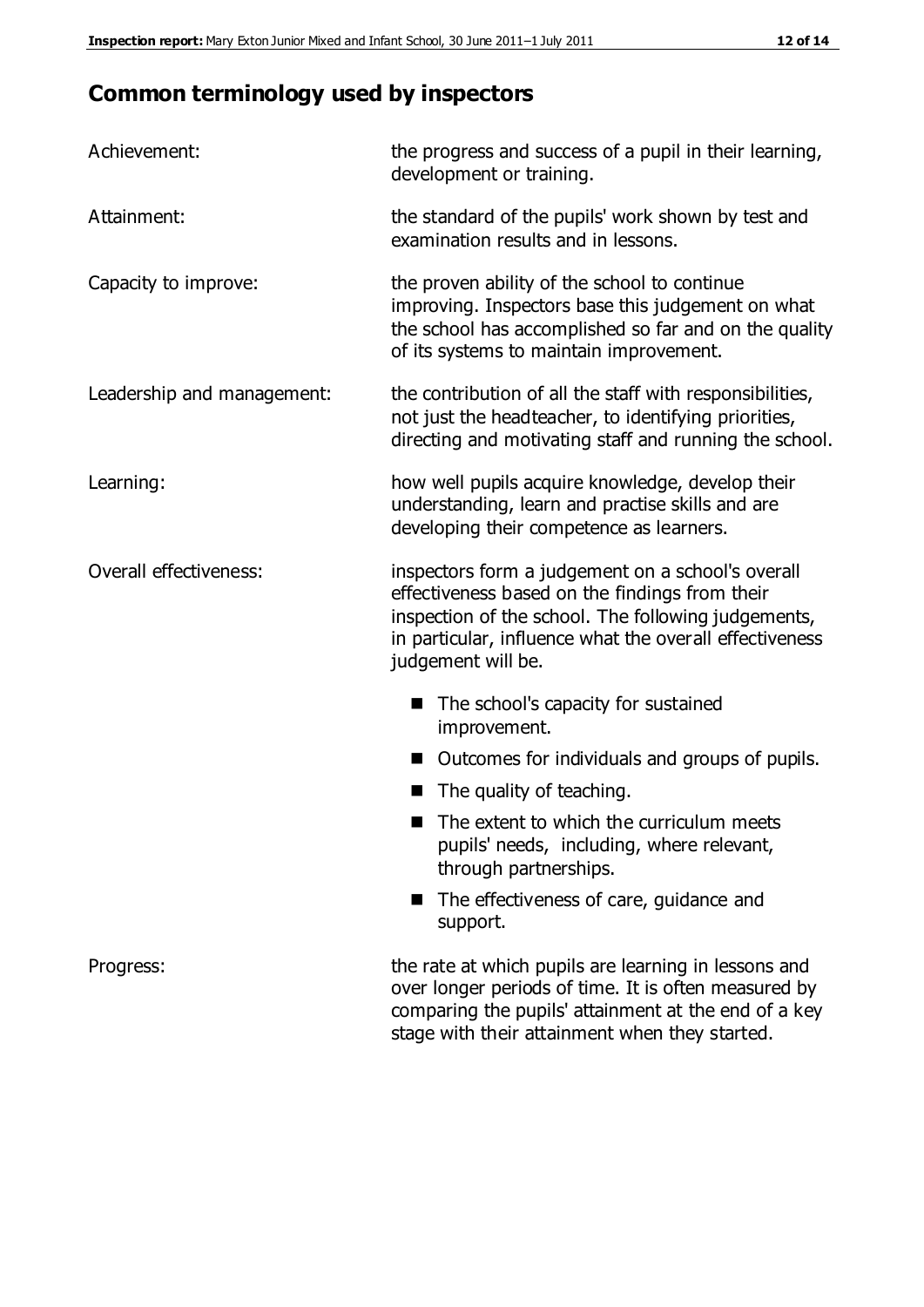## **This letter is provided for the school, parents and carers to share with their children. It describes Ofsted's main findings from the inspection of their school.**

4 July 2011

#### Dear Pupils

#### **Inspection of Mary Exton Junior Mixed and Infant School, Hitchin, SG4 0QA**

Thank you all very much for welcoming us to your school. We enjoyed talking with you and your teachers. We will remember how extremely polite and considerate you all were and how well you all behaved. You and your parents and carers told us that Mary Exton is an excellent school, and we agree. These are the things I found that your school does well.

You get off to a flying start in the Reception and make excellent progress through the school. You reach much higher standards than most pupils of your age by the end of Year 6 because teaching is outstanding.

You all enjoy learning very much and your attendance is high.

Your behaviour is excellent and you are extremely sensible and know how to keep safe.

You really enjoy and benefit from the many fun activities, clubs, visits and visitors.

Your school cares for you extremely well and teaches you a lot about how to be healthy and to care for others.

There are excellent opportunities for you to take responsibility, evaluate your own work, help others and contribute to helping your school improve even more through acting as play leaders and monitors, or being on the ECO team and school council.

Your headteacher, senior teacher and governing body are superb and lead the school extremely well. All the staff work extremely effectively together as a team to make sure that Mary Exton is a safe and secure, fun place to learn.

There is one thing I have identified for staff and the governing body to improve.

Make sure that your teachers make links with other schools very different to yours in the United Kingdom, and track and record more rigorously how well you learn from these experiences.

Thank you for a very enjoyable and memorable visit to your school and best wishes for your future. You can all help by continuing to work really hard.

Yours sincerely

Marion Wallace

Lead inspector